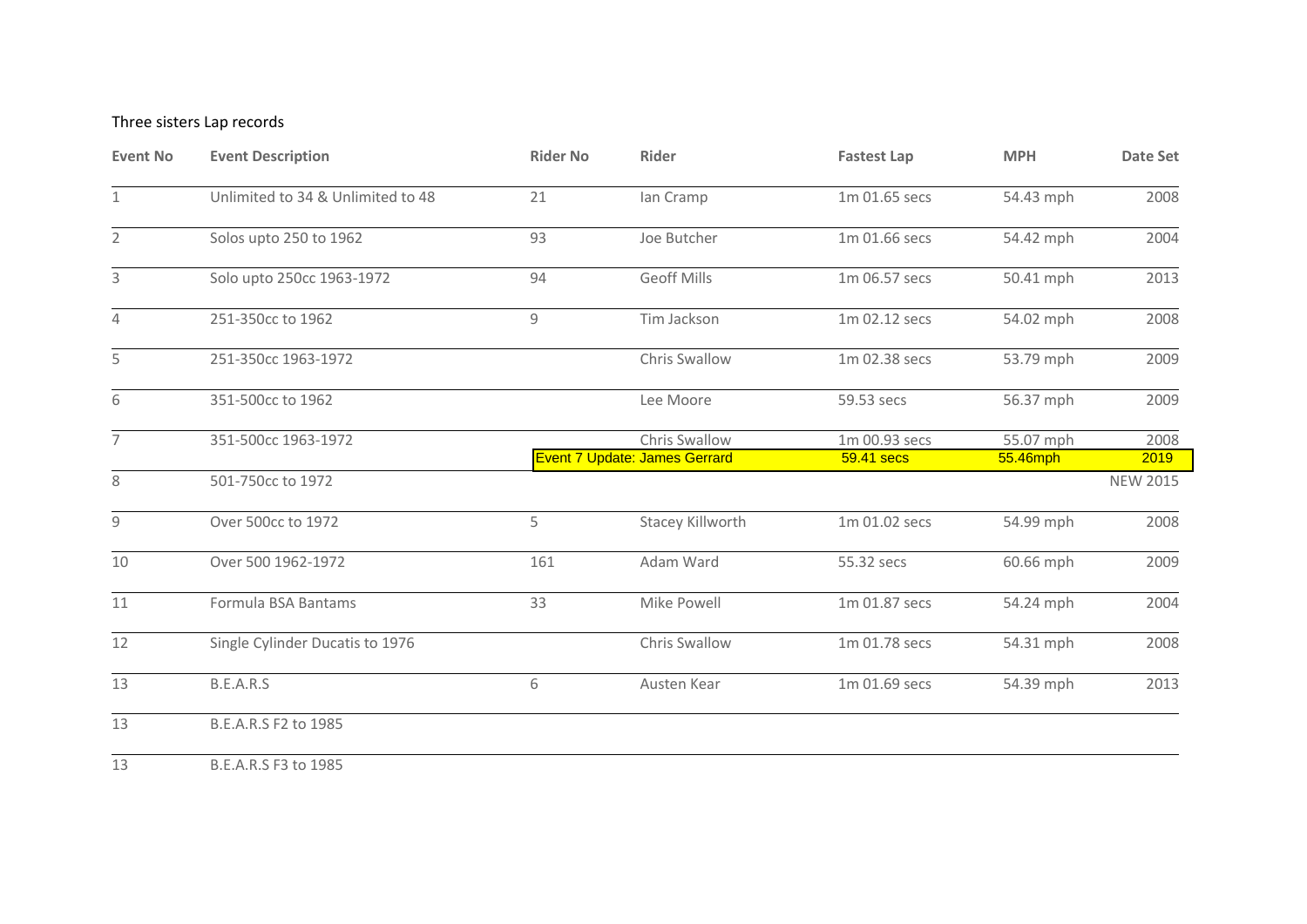| 15     | Sidecar Outfits Unlimited to 1958          |     | Tim Miles/Matt Francis                                    | 1m 09.12 secs | 48.56 mph | 2004 |  |
|--------|--------------------------------------------|-----|-----------------------------------------------------------|---------------|-----------|------|--|
|        | Sidecar Based Three-wheelers upto 750cc to |     | Steve Stevenson/John                                      |               |           |      |  |
| 16     | 1972                                       | 42  | Patterson                                                 | 1m 08.72 secs | 48.83 mph | 2008 |  |
| 17     | B3, Cyclecars & Morgans Unlimited to 1972  |     | Tim Cameron/David Toone                                   | 1m 04.03 secs | 52.07 mph | 2000 |  |
| 18     | B.E.A.R.S Sidecars to 1986                 |     |                                                           |               |           |      |  |
| 19     | <b>Geared Scooters</b>                     | 41  | <b>Stuart Day</b>                                         | 1m 03.25 secs | 53.05 mph | 2008 |  |
| 20     | Scooter Zips                               |     | Josh Brown                                                | 1m 02.05 secs | 54.08 mph | 2010 |  |
| 21     | Novices                                    | 175 | Craig Ridgley                                             | 1m 07.46 secs | 49.75 mph | 2010 |  |
| 50     | Over 50s Solos                             | 86  | <b>Bill Swallow</b>                                       | 1m 01.32 secs | 54.72 mph | 2009 |  |
|        |                                            |     | John Macaskill/Jono                                       |               |           |      |  |
| 53     | Over 50s Charioteers                       | 82  | Borrington                                                | 1m 09.05 secs | 48.28 mph | 2008 |  |
|        | Sidecar C of C                             |     | AGM decision not to run at Three Sisters - Grid too small |               |           |      |  |
| 30     | <b>R.Powell Memorial</b>                   |     |                                                           |               |           |      |  |
| C of C | Solo C of C                                |     |                                                           |               |           |      |  |
|        | Tom Miller                                 | 36  | Ian Scutt                                                 | 1m 06.71 secs | 50.30 mph | 2010 |  |
|        | Lansdowne                                  |     |                                                           |               |           |      |  |